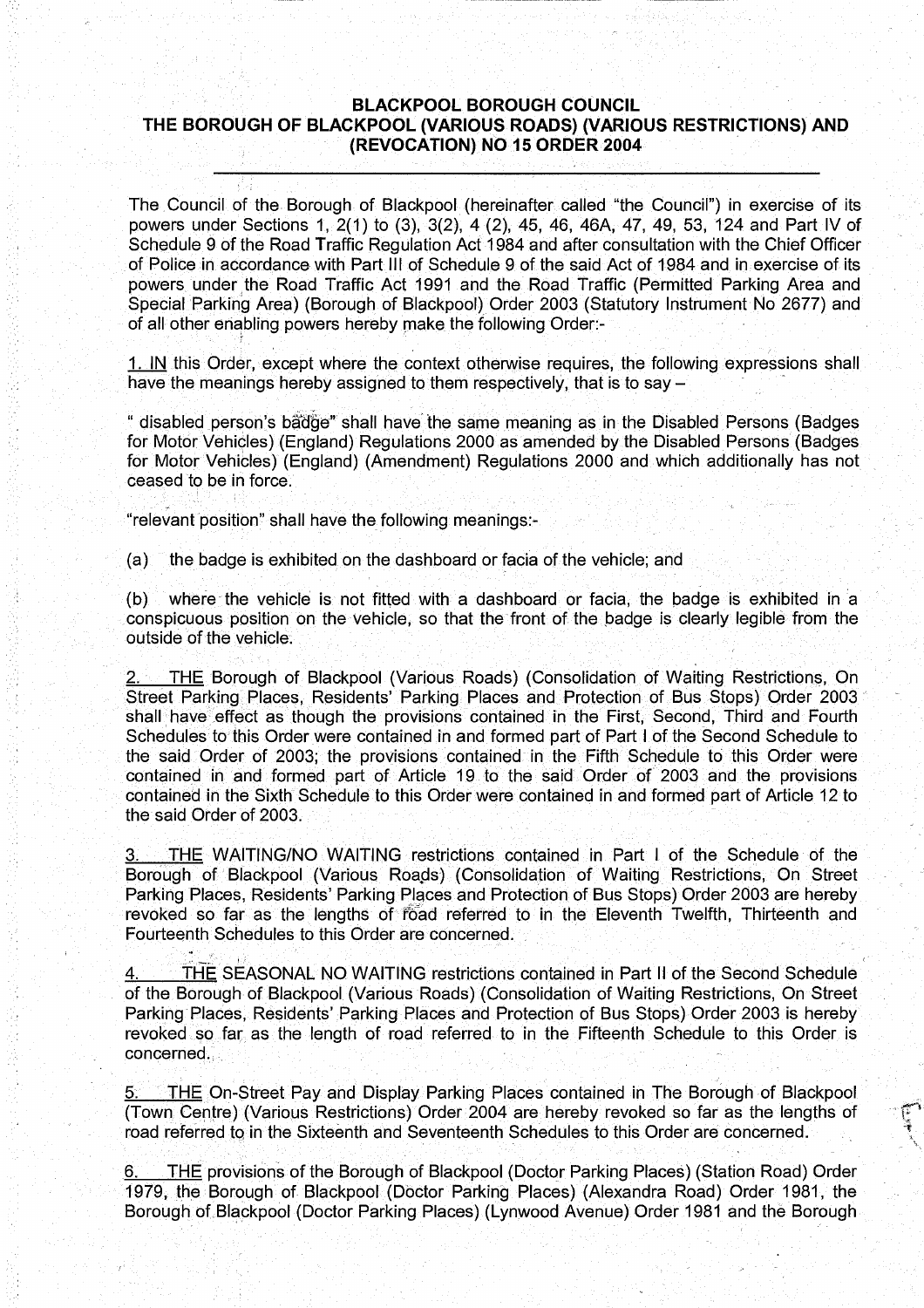of Blackpool (Doctor Parking Places) (Elizabeth Street) Order 1988 are hereby revoked so far as the lengths of road referred to in the Eighteenth Schedule to this Order are concerned.

7. THE NO STOPPING restrictions contained in Article 40 of the Borough of Blackpool (Various Roads) (Consolidation of Waiting Restrictions, On Street Parking Places, Residents' Parking Places and Protection of Bus Stops) Order 2003 are hereby revoked so far as the length of road referred to in the Nineteenth Schedule to this Order is concerned.

8. SAVE as provided in Article 12 of this Order:

(a) No person shall cause any vehicle to wait at any time in the lengths of road described in the Seventh Schedule to this Order other than for the purpose of loading and unloading for a maximum period of 15 minutes:

(b) No person shall cause any vehicle to return for a further period of loading and unloading at any time in the length of road described in the Seventh Schedule to this Order before the expiration of a period of.30 minutes from'the termination of a previous period of loading and unloading in the same length of road.

SAVE as provided in Article 12 of this Order: 9.

(a) No person shall cause any vehicle to wait between the hours of 8.00 am to,10.00 am in the length of road described in the Eighth Schedule to this Order other than for the purpose of loading and unloading for a maximum period of 15 minutes.

(b) No person shall cause any vehicle to return for a further period of loading and unloading between the hours of 8.00 am and 10.00 am in the length of road described in the Eighth Schedule to this Order before the expiration of a period of 30 minutes from the termination of a previous period of loading and unloading.

10. - SAVE as provided in Article 12 of this Order:

(a) No person shall cause or permit any vehicle to wait between the hours of 8.00 am to 6 pm Monday to Saturday inclusive in the length of road described in the Ninth Schedule to this Order other than a disabled person's vehicle which displays in the relevant position a disabled person's badge.

(b) Notwithstanding the provisions of Paragraph (a) of this Article no person shall cause or permit a disabled person's vehicle which displays in the relevant position a disabled person's badge to wait between the hours of 8.00 am to 6.00 pm Monday to Saturday inclusive in the length of road described in the Ninth Schedule to this Order for a longer period than one hour or to return'within a period of two hours from the termination of a previous period of waiting between those hours in the same length of road.

<sup>11</sup> . SAVE as provided in Article 12 of this Order:

o, šyv

 $\left\{ \left. \right\vert \left. \right\vert \left. \right\vert \right\}$ tra su Brige

(a) No person shall cause or permit any vehicle to wait at any time in the length of road described in the Tenth Schedule to this Order other than a disabled person's vehicle which displays in the relevant position a disabled person's badge.

(b) Notwithstanding the provisions of Paragraph (a) of this Article no person shall cause or permit a disabled person's vehicle which displays in the relevant position a disabled person's badge to wait between the hours of <sup>8</sup> .00 am to 6.00 pm in the length of road described in the Tenth Schedule to this Order for a longer period than three hours. or to return between those hours within a period of six hours from the termination of a previous period of waiting between those hours in the same length of road.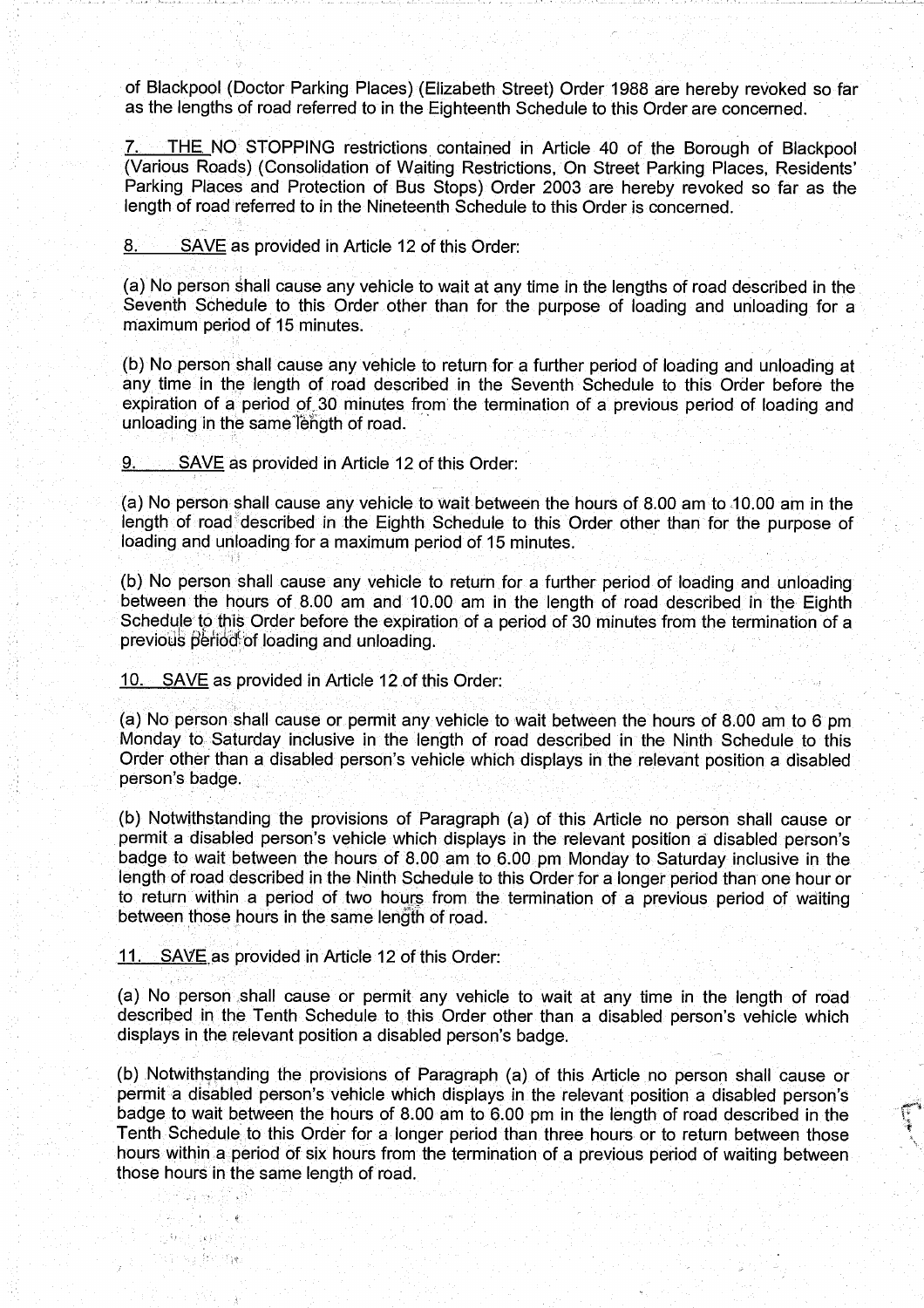12 NOTHING in Articles 8 to <sup>11</sup> of this Order shall render it unlawful to cause or permit any vehicle to wait in any of the sides of road or in any of the lengths of road referred to in the Seventh, Eighth, Ninth, and Tenth Schedules of this Order for so long as may be necessary:-

(a)' to enable the vehicle, if it cannot conveniently be used for such purpose in any other road, to be used in connection with any building or demolition operations, the removal of any obstruction to traffic, the maintenance, improvement or reconstruction of any of the lengths of road so referred to or the laying, erection or alteration or repair in or near to any of the said lengths of roads or any sewer or of any main, pipe or apparatus for the supply of gas, water or electricity or of any telegraph apparatus as defined in paragraph  $1(1)$  of the Telecommunications Code contained in the Second Schedule to the Telecommunications Act 1984;

(b) for the purpose of loading and unloading the vehicle while the vehicle is in actual use in connection with the removal of furniture from one office or dwelling-house to another or the removal of furniture from such premises to a depository or to such premises from a depository ;

(c) if the vehicle is a fire engine or ambulance or any vehicle in the service of a local authority or Police Force and the vehicle is being used in pursuance of statutory powers or duties; and

(d) if the vehicle is waiting owing to the driver being prevented from proceeding by circumstances beyond his control or owing to such waiting being necessary in order to avoid accident:

13. THE said Order of 2003 shall be in full force and effect as if the above provisions had originally formed part thereof.

14. ANY provisions contained in the said Order of 2003 and inconsistent with the provisions of this Order are hereby revoked.

15. THIS Order shall come into operation on the 28th day of February 2005 and may be cited as "THE BOROUGH OF BLACKPOOL (VARIOUS ROADS) (VARIOUS RESTRICTIONS) AND (REVOCATION) NO <sup>15</sup> ORDER 2004":

Given under the Common Seal of the Council of the Borough of Blackpool on the 17th day of February 2005.

THE COMMON SEAL of The Blackpool Borough Council was hereunto affixed in ) the presence of:-

Head of Legal and Democratic Services



的进入社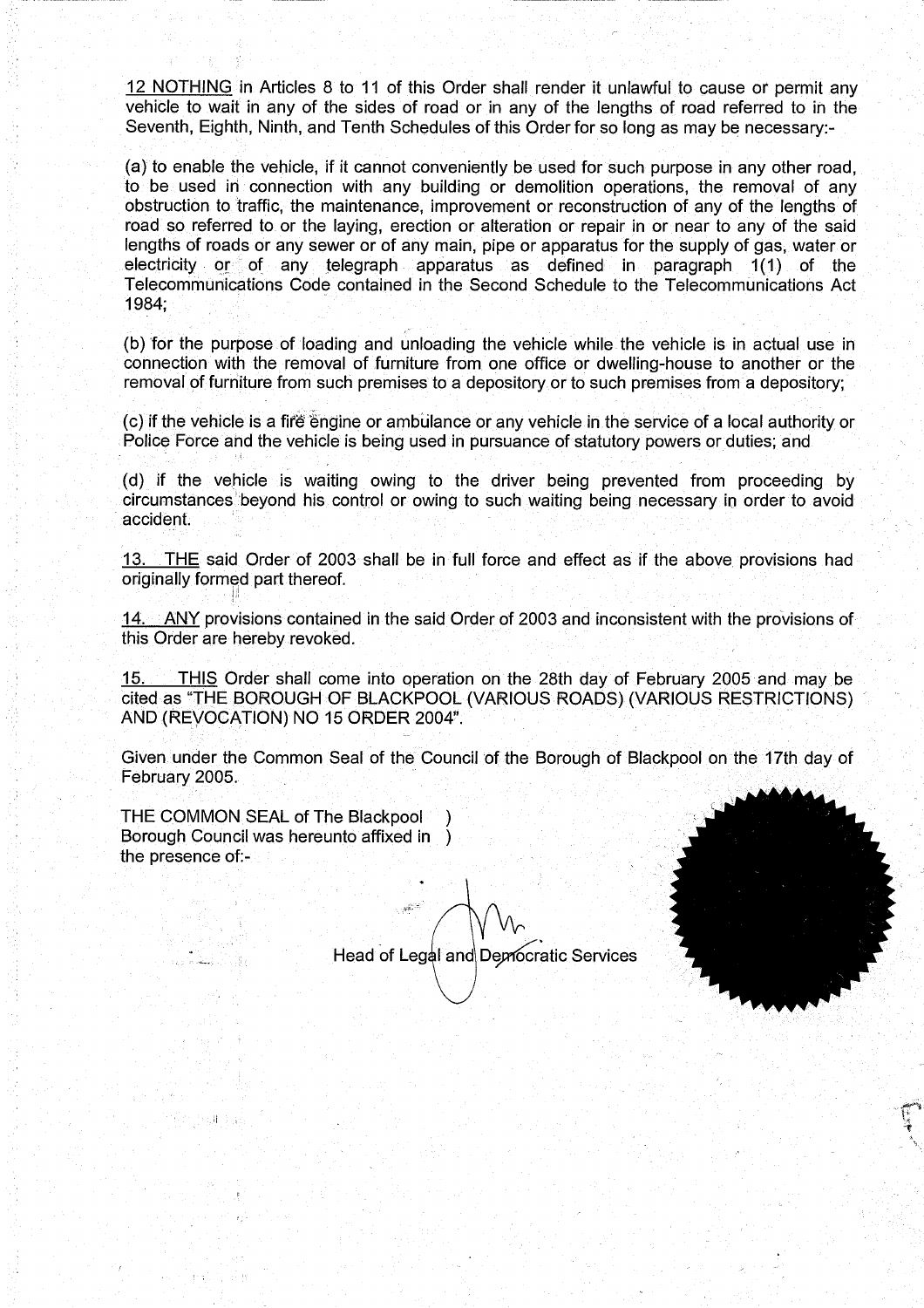# **FIRST SCHEDULE**

### NO WAITING AT ANY TIME

BAIRSTOW STREET - For a distance of 5m east of the Promenade - South side BAIRSTOW STREET-For a distance of 5m west of Foxhall Road- South side

BEECH AVENUE - From a point 30m south of Forest Gate to a point 35m north of Forest Gate - East side

BEECH AVENUE - From a point 60m south of Forest Gate to a point 23m north of Forest Gate West side

BEAUFORT AVENUE – For a distance of 9m north and 10m south of Pennystone Road - West side

BISPHAM ROAD – From a point 226m north of Munster Avenue for a distance of 47m in a  $northerly$  direction  $-$  West side

BLACKPOOL OLD ROAD - For a distance of 10m north and 10m south of Furlong Crescent -East side `

BOURNEMOUTH ROAD - For <sup>a</sup> distance of 15m west of Lytham Road - North side BOURNEMOUTH ROAD - Lytham Road to Back Lytham Road - South side BUCKDEN CLOSE - Fronting property numbers 6 to <sup>10</sup> (inclusive),(13), North-East side BUCKDEN CLOSE - For a distance of 5m west of Huntington Road - Both sides

BUCKDEN CLOSE - Turning area adjacent to Sandpiper Court, (82m west of Huntington  $Road$   $-$  All sides

BURLINGTON ROAD - For a distance of 10m west of Lytham Road - Both sides CAVENDISH ROAD - For a distance of 7m west of Warbreck Drive - North side CAVENDISH ROAD - For a distance of 10m west of Warbreck Drive - South side CHARLES STREET - From a point 30m east of Elizabeth Street for a distance of 30m in an

easterly direction - North side

CHARLES STREET - From a point 70m east of Elizabeth Street to Gorton Street - North side CORNWALL AVENUE - For a distance of 28m north of King Edward Avenue - West side CUMBERLAND AVENUE - For a distance of I Om'west of Whitegate Drive - Both sides' EVERTON ROAD - For a distance of 5m east of Laurier Avenue - Both sides

FOREST GATE - From a point 25m west of Beech Avenue to a point 20m east of Beech Avenue - North side

FOREST GATE - From a point 15m west of Beech Avenue to a point 23m east of Beech Avenue - South side

FURLONG CRESCENT - For a distance of 22m east of Blackpool Old Road - North side FURLONG CRESCENT - For a distance of 10m east of Blackpool Old Road - South side GORTON STREET - From a point 25m south of George Street to the southern kerbline of Charles Street - East side

GORTON STREET - For a distance of 5m north and 5m south of Back Caunce / Milbourne Street - West side

GORTON STREET - For <sup>a</sup> distance of 5m south of Milbourne Street- West side

GORTON STREET - From a point 9m south of George Street to a point 3m south of Back George / Charles Street - West side

HAWES SIDE LANE - For a distance of 14m north and 14m south of Macauley Avenue - East side

HAZEL GROVE - For a distance of 10m west of Beech Avenue - Both sides

HIGHGATE - For a distance of 10m north of Squires Gate Lane - Both sides

HOLBECK AVENUE - For a distance of 10m west of Vicarage Lane - Both sides HOLMFIELD ROAD- For a distance of 10m north and <sup>1</sup> Om south of Norfolk Avenue - Both sides

HORNCLIFFE ROAD – For a distance of 10m west of Lytham Road – Both sides HUNTINGDON, ROAD - For a distance of 5m north and 5m south of Buckden Close - West side

KENILWORTH GARDENS - For a distance of 10m west of Lytham Road- Both sides KIRKSTALL AVENUE - From a point 75m north of Waterloo Road to Park Road - East side KIRKSTALL AVENUE - From a point 9m north of Waterloo Road for a distance of 26m in a northerly direction- West side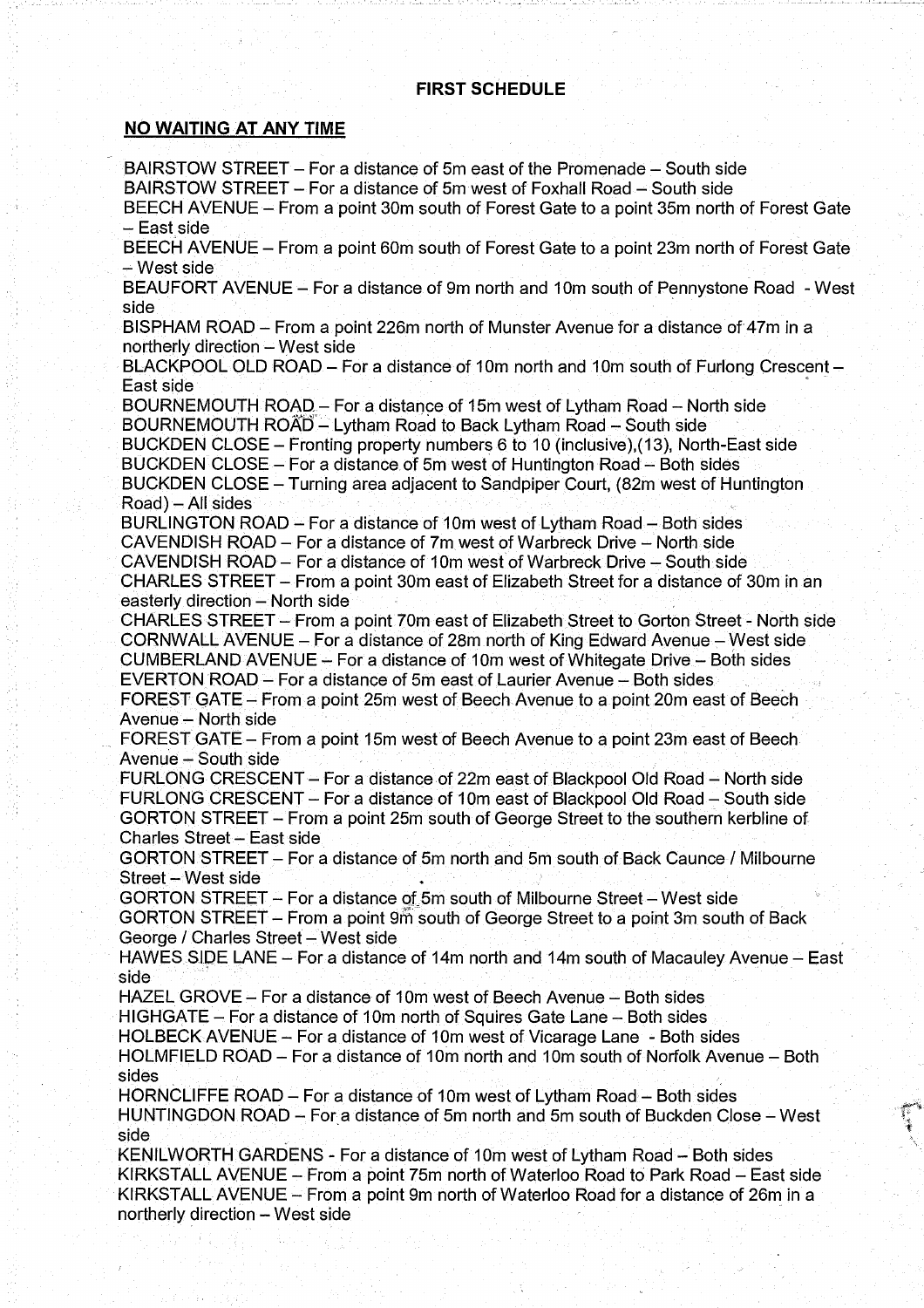LAUREL AVENUE - From opposite the western kerbline of Pine Avenue for a distance of 17m in an easterly direction - North side

LAUREL AVENUE - From a point 6m west of Mayfair Court access road in a easterly direction to Park Road - North side

LAURIER AVENUE – For a distance of 5m north and 20m south of Everton Road – East side LYTHAM ROAD - For a distance of 10m north and 10m south of Woodstock Gardens - West side

LYTHAM ROAD - For a distance of 10m north and 10m south of Kenilworth Gardens-West side

LYTHAM ROAD - From a point 10m north of Burlington Road to a point 10m south of Rear Burlington Road / Rear Rosebery Avenue - West side

LYTHAM ROAD - For a distance of 10m north and 10m south of Rosebery Avenue-West side LYTHAM ROAD - For a distance of 10m north and 10m south of Horncliffe Road - West side

LYTHAM ROAD - For a distance of 10m north of Bournemouth Road - West side

LYTHAM ROAD - For a distance of 10m north and 10m south of St. Lukes Road - East side MACAULEY AVENUE - For a distance of 10m east of Hawes Side Lane - Both sides

NORFOLK AVENUE - For a distance of 12m east and 10m west of Holmfield Road - North side

NORFOLK AVENUE - For a distance of 13m east and 10m west of Holmfield Road - South side

NORFOLK AVENUE- For a distance of 10m west of Warbreck Drive = Both sides ORMOND AVENUE - For a distance of 10m south of Warbreck Hill Road- Both sides PENNYSTONE ROAD - Full length - North side

PENNYSTONE ROAD - For a distance of 5m west of Beaufort Avenue - South side PENROSE AVENUE - For a distance of 10m east and 10m west of Skipton Close - South side QUEENSBURY ROAD - From a point 17m east of Ipswich Place to Fleetwood Road - North side

RED BANK ROAD - For a distance of 10m east and 10m west of Sunnybank Avenue - South side ady lirection

ROSEBERY AVENUE - For a distance of 10m west of Lytham Road - Both sides

ST. LUKES ROAD - For a distance of 10m east of Lytham Road - Both sides

SANDGATE - For a distance of 10m north of Squires Gate Lane - Both sides

SQUIRES GATE LANE - From a point 10m west of Highgate to a point 10m east of Sandgate North side,

SKIPTON CLOSE - For a distance of 5m south of Penrose Avenue - Both sides

SUNNYBANK AVENUE -For a distance of 15m south of Red Bank Road - East side

SUNNYBANK AVENUE - For a distance of 10m south of Red Bank Road - West side

THAMES ROAD - For a distance of 5m east and 5m west of Back Lytham Road - South side

THAMES ROAD - For a distance of 10m west of Lytham Road - South side

TYLDESLEY ROAD - For a distance of 5m south of Butler Road - East side

VICARAGE LANE - For a distance of 10m north and 10m south of Holbeck Avenue - West<br>side

side<br>WARBRECK DRIVE – For a distance of 10m north and 10m south of Cavendish Road – West side

WARBRECK: DRIVE - For a distance of 10m north and 10m south of Norfolk Avenue - West side

WARBRECK HILL ROAD - Queens Promenade to a point 15m east of Holmfield Road - North side

WARBRECK HILL ROAD - For a distance of 5m east and 9m west of Seafield Road - South side

WARBRECK HILL ROAD-- From <sup>a</sup> point 77m east of Ormond Avenue for <sup>a</sup> distance of 5m in an easterly direction - South side

WARBRECK HILL ROAD – For a distance of 12m east of Ormond Avenue – South side WHITEGATE DRIVE - From a point 25m north of Westmorland Avenue to a point 10m north of Cumberland Avenue - West side

WOODSTOCK GARDENS - For a distance of 1Om west of Lytham Road - Both sides YORKSHIRE STREET - For a distance of 5m east of the Promenade - North side YORKSHIRE STREET - For a distance of 5m west of Foxhall Road - North side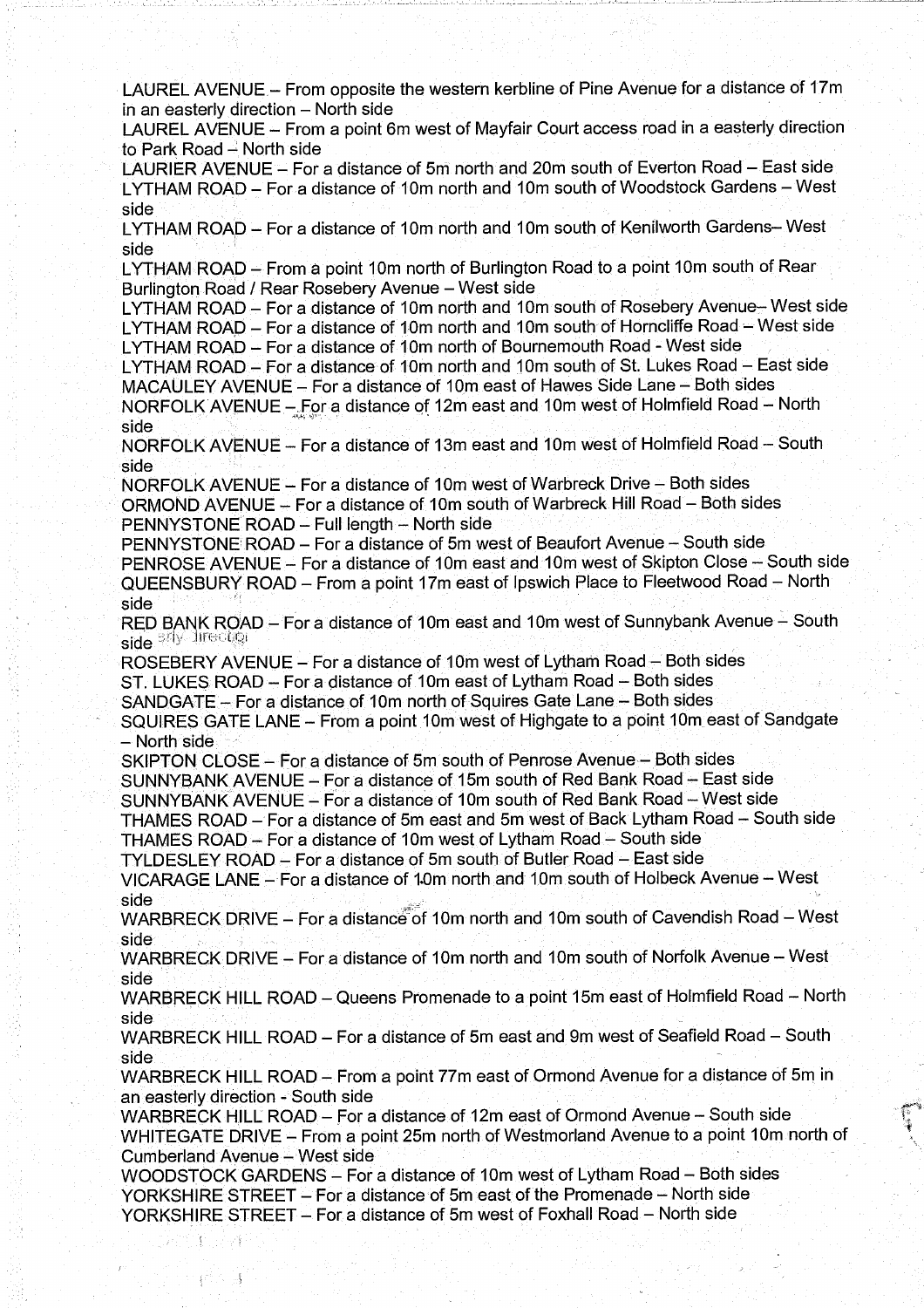REAR BURLINGTON ROAD / ROSEBERY AVENUE - For a distance of 10m west of Lytham Road – Both sides

REAR WYNDHAM GARDENS / ST ANNES ROAD- Full length - All sides BANBURY AVENUE - For a distance of 10m east of Devonshire Road - Both sides BANBURY AVENUE - For a distance of 10m west of Milford Avenue - Both sides COTSWOLD ROAD - For <sup>a</sup> distance of <sup>1</sup> Om north of Warley Road'- Both sides COURTFIELD AVENUE -'For <sup>a</sup> distance of 10m south of Warley Road - Both sides DEVONSHIRE ROAD - For a distance of 10m north and 10m south of Goodwood Avenue -East side

DEVONSHIRE ROAD - For a distance of 10m north and 10m south of Dudley Avenue - East side

DEVONSHIRE ROAD - For a distance of 10m north and 10m south of Banbury Avenue - East side

DEVONSHIRE ROAD - For a distance of 10m north of Waverley Avenue - West side DEVONSHIRE ROAD - For a distance of 10m north of Raymond Avenue - east side DUDLEY AVENUE - For a distance of 10m east of Devonshire Road - Both Sides

DUDLEY AVENUE - For a distance of 10m west of Milford Avenue - Both sides GOODWOOD AVENUE - For <sup>a</sup> distance of <sup>1</sup> Om east of Devonshire Road - Both sides

MEXFORD AVENUE - For a distance of 10m north of Warley Road - Both sides

MEXFORD AVENUE - For a distance of 20m north and 10m south of Raymond Avenue -West side

MEXFORD AVENUE - From a point 62m north of Warley Road for a distance of 36m - East side

MILFORD AVENUE- For <sup>a</sup> distance of 10m north of Raymond Avenue - Both sides MILFORD AVENUE - For a distance of 10m north and 10m south of Banbury Avenue - West side

MILFORD AVENUE - For a distance of 20m north and 10m south of Dudley Avenue - West side

RAYMOND AVENUE - For a distance of 10m east of Devonshire Road - North side RAYMOND AVENUE - For a distance of 31m east of Devonshire Road - South side RAYMOND AVENUE - For a distance of 10m east and 10m west of Milford Avenue - North<br>Side Side

RAYMOND AVENUE- For <sup>a</sup> distance of <sup>1</sup> Om west of Mexford Avenue - Both sides WARLEY ROAD - For a distance of 12m east and 14m west of Courtfield Avenue - South side WARLEY ROAD - For a distance of 10m east and 10m west of Mexford Avenue - North side WARLEY ROAD - For a distance of 10m east and 10m west of Cotswold Road - North side WAVERLEY AVENUE - For a distance of 10m west of Devonshire Road - Both sides

## **SECOND SCHEDULE**

# NO WAITING MONDAY - FRIDAY 10-AM - 4 PM

BANBURY AVENUE - From a point 10m east of Devonshire Road for a distance of 43m in an easterly direction - North side

BANBURY-AVENUE - From a point 40m west of Milford Avenue for <sup>a</sup> distance of 64m in a westerly direction  $-$  South side

BANBURY AVENUE - From a point 10m west of Milford Avenue for a distance of 44m in a westerly direction - North side

DUDLEY AVENUE - From <sup>a</sup> point 10m east of Devonshire Road for a distance of 62m in an easterly direction - North side

DUDLEY AVENUE - From a point 10m west of Milford Avenue for a distance of 72m in a westerly direction  $-$  South side

MEXFORD AVENUE - From a point 10m north of Warley Road for a distance of 41m in a northerly direction - West side

MILFORD AVENUE - From a point 10m north of Raymond Avenue for a distance of 20m in a northerly direction - West side

MILFORD AVENUE - From a point 10m south of Banbury Avenue for a distance of 20m in a southerly direction - West side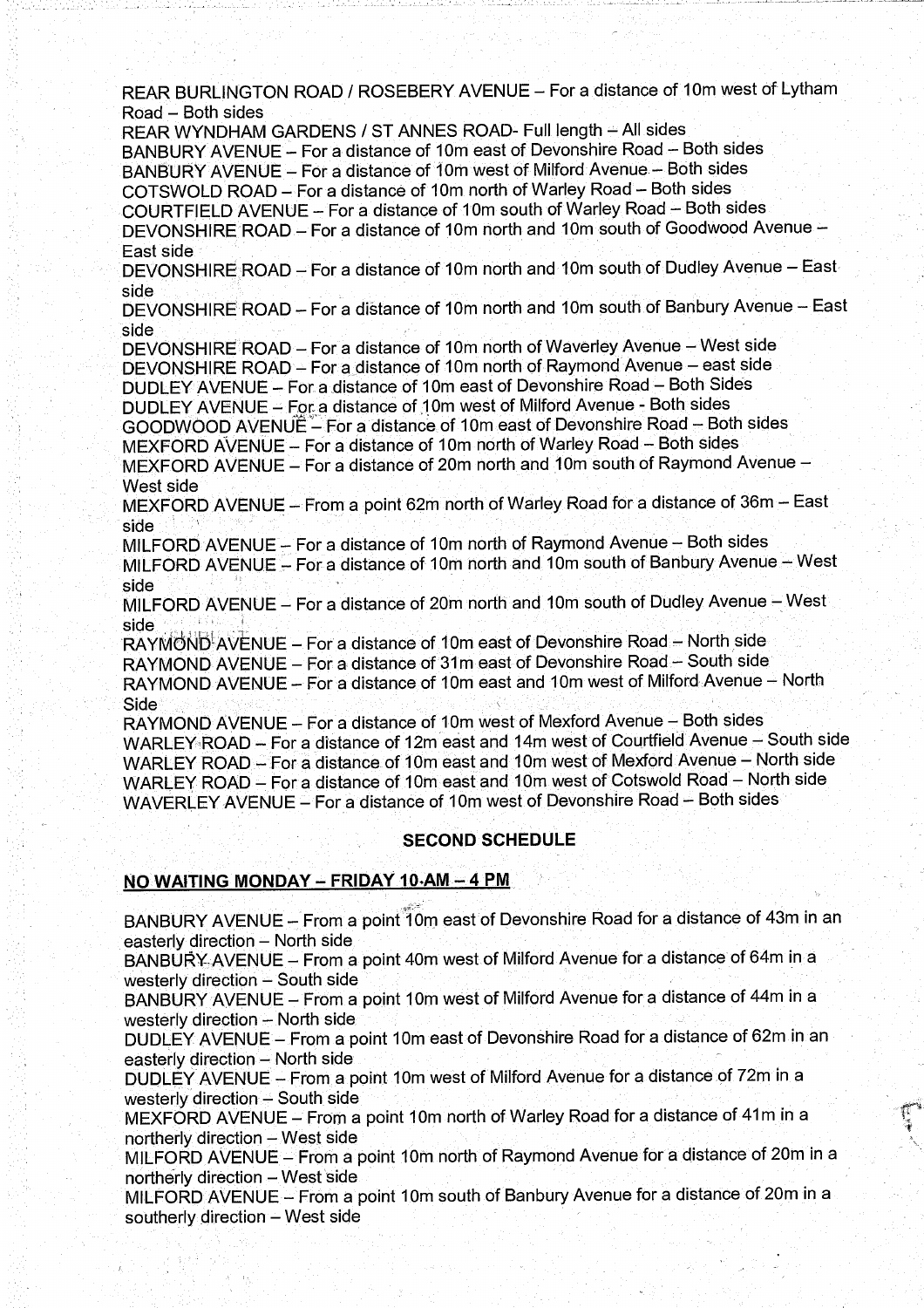MILFORD AVENUE - From a point 10m south of Dudley Avenue for a distance of 35m is a southerly direction - West side

RAYMOND AVENUE- From a point 10m east of Devonshire Road for <sup>a</sup> distance of 60m in an easterly direction - North side

RAYMOND AVENUE - From a point 10m west of Milford Avenue for a distance of 35m in a westerly direction - North side

RAYMOND AVENUE - From a point 10m west of Mexford Avenue for a distance of 59m in a westerly direction - North side

RAYMOND AVENUE - From a point 61m east of Devonshire Road for a distance of 59m in an easterly direction - South side

RAYMOND AVENUE - From a point 27m west of Mexford Avenue for a distance of 76m in a westerly direction - South side

### **THIRD SCHEDULE**

### NO WAITING 8 PM TO 7 AM

THOMAS STREET - From a point 83m south of the northern end of Thomas Street for a distance of 32m in a southerly direction- East side

#### FOURTH SCHEDULE

### WAITING LIMITED - 8 AM - 6 PM - MONDAY TO SATURDAY - (INCLUSIVE) 1, HOUR (NO RETURN WITHIN 2 HOURS)

BAIRSTOW STREET - From a point 5m east of the Promenade to a point 5m west of Foxhall Road  $-$  South side

FOXHALL SQUARE - Promenade to Foxhall Road - North side

GORTON STREET - From a point 5m north of Caunce Street to a point 5m south of Back Caunce / Milbourne Street - West side

TALBOT ROAD -From a point 9m west of Foxdale Avenue for a distance of 118m in a westerly direction - North side

YORKSHIRE STREET- From a point 5m east of the Promenade to a point 5m west of Foxhall Road - North side

#### **FIFTH SCHEDULE**

#### NO LOADING - 10:30 AM TO 6 PM

KING STREET - From a point 9m south of George Street for a distance of 30m south - West side

## **SIXTH SCHEDULE**

#### NO LOADING AT ANY TIME

BEECH AVENUE- From a point 15m south of Forest Gate to a point 35m north of Forest Gate – East side

BEECH AVENUE - From a point 40m south of Forest Gate to a point 23m north of Forest Gate West side

BISPHAM ROAD -From a point 226m north of Munster Avenue for a distance of 47m in a northerly direction - West side

FOREST GATE - From <sup>a</sup> point 25m west of Beech Avenue to <sup>a</sup> point 20m east of Beech Avenue - North side

FOREST GATE - From a point 15m west of Beech Avenue to a point' 23m east of Beech Avenue - South side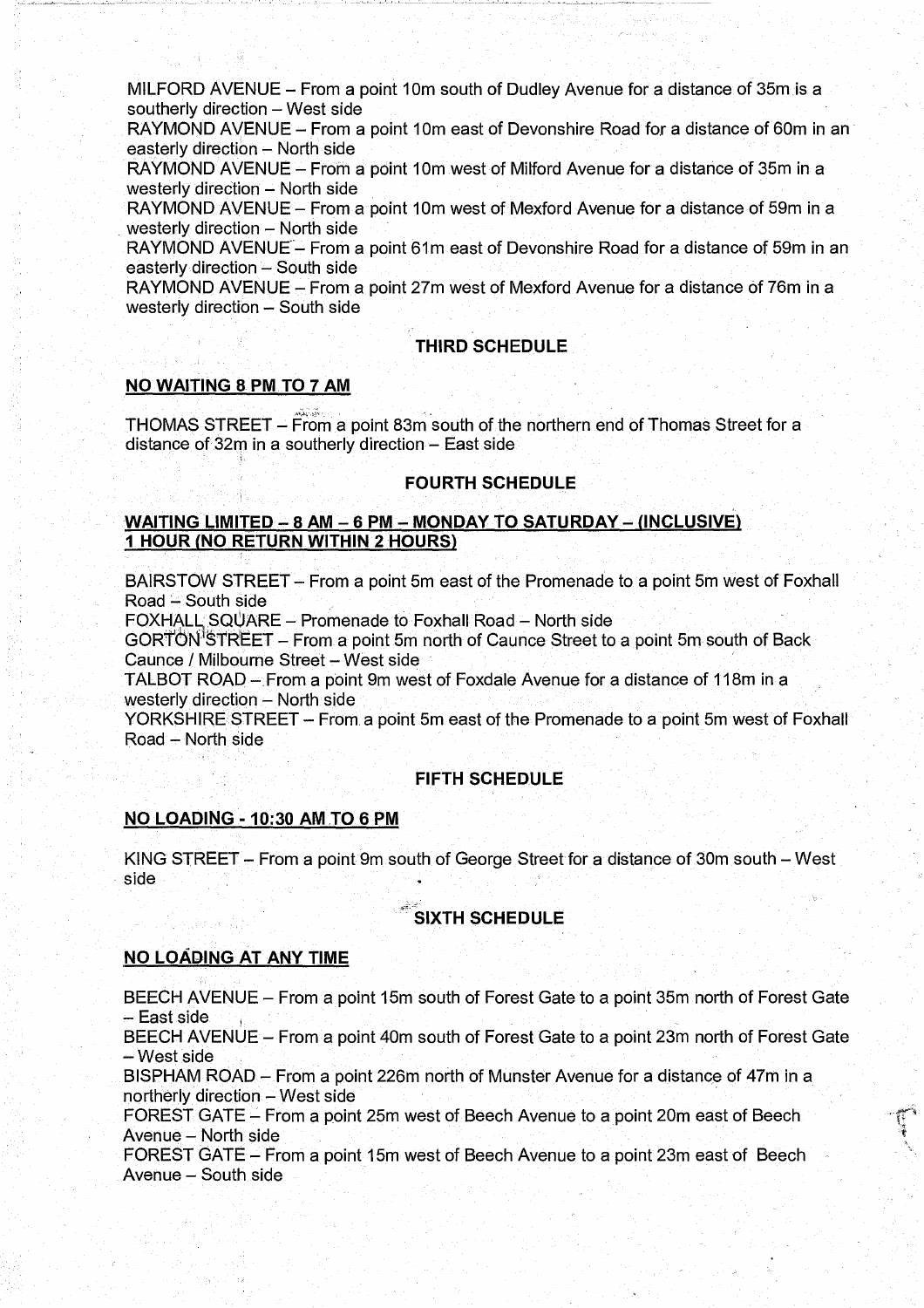## SEVENTH SCHEDULE

## LOADING BAY (24 HOURS) 15 MINS (NO RETURN WITHIN 30 MINS)

KING STREET - George Street for a distance of 18m south - East side

## EIGHTH SCHEDULE

#### LOADING ONLY BAY, 8:00 AM to 10:00 AM <sup>15</sup> MINUTES NO RETURN WITHIN 30 MINUTES

QUEEN STREET - From <sup>a</sup> point 50m east of Abingdon Street for <sup>a</sup> distance of 19m in an easterly direction - South side

## NINTH SCHEDULE

### DISABLED PARKING BAY - 8 AM - 6 PM - MONDAY TO SATURDAY -(INCLUSIVE) WITH DISABLED WAITING LIMITED <sup>1</sup> HOUR (NO RETURN WITHIN <sup>2</sup> HOURS)

RED BANK ROAD - From a point 36m west of England Avenue for a distance of 10m in a westerly direction - North side

## **TENTH SCHEDULE**

## DISABLED PARKING BAY - 24 HOURS WITH DISABLED WAITING LIMITED 8.00 AM to 6.00 PM, 3 HOURS NO RETURN WITHIN 6 HOURS

TOPPING STREET- from a point 25m north of Church Street for a distance of 4m in a northerly direction - East side

## **ELEVENTH SCHEDULE**

#### REVOCATION OF NO WAITING AT ANY TIME

2008年1月

CORNWALL AVENUE - Fronting property Nos.  $20-24$  (inclusive) and No 32 - East side MANCHESTER ROAD - From a point 25m north of Newton Drive for a distance of 25m in a northerly, direction - East side

## **TWELFTH SCHEDULE**

## REVOCATION OF NO WAITING, <sup>8</sup> AM - <sup>6</sup> PM, MONDAY TO FRIDAY (INCLUSIVE)

THAMES ROAD- For <sup>a</sup> distance of 90m west of Lytham Road - South side

## THIRTEENTH SCHEDULE

## REVOCATION OF NO WAITING, <sup>8</sup> AM-- <sup>6</sup> PM, MONDAY TO SATURDAY (INCLUSIVE)

GORTON STREET - Outside properties numbered 92-96 inclusive -East side LAUREL AVENUE - Park Road to property No 21 - North side KIRKSTALL AVENUE - 9m north of Waterloo Road to 9m south of Laurel Avenue - East side